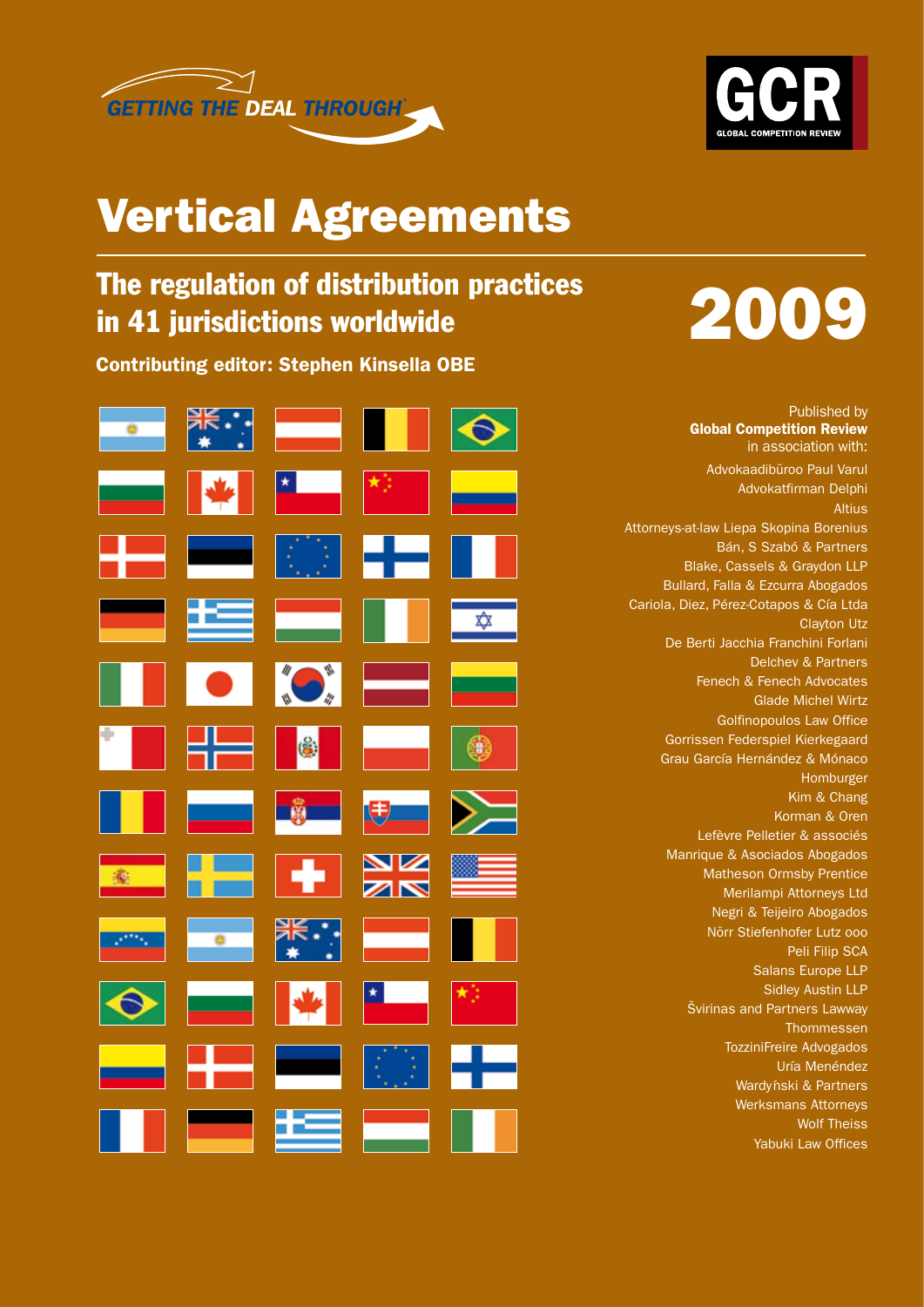|  | <b>GETTING THE DEAL THROUGH</b> |
|--|---------------------------------|

#### **Vertical** Agreements 2009

Contributing editor Stephen Kinsella OBE Sidley Austin LLP

Business development manager Joseph Samuel

#### Marketing managers

Dan Brennan George Ingledew Edward Perugia Robyn Hetherington Dan White Tamzin Mahmoud Elle Miller Marketing assistant Ellie Notley

Subscriptions manager *Subscriptions@ GettingTheDealThrough.com*

Assistant editor Editorial assistants Nick Drummond-Roe Charlotte North

Senior production editor Jonathan Cowie

Subeditors

Jonathan Allen Kathryn Smuland Laura Zúñiga Ariana Frampton

Editor-in-chief Callum Campbell Publisher

#### Vertical Agreements 2009

Published by 87 Lancaster Road London, W11 1QQ, UK Tel: +44 20 7908 1188 Fax: +44 20 7229 6910 © Law Business Research Ltd 2009

No photocopying: copyright No photocopying: copyright<br>licences do not apply.

The information provided in this publication is general and may not apply in a specific situation. Legal advice should always be sought before taking any legal provided. This information is a lawyer–client relationship. The publishers and authors acts or omissions contained herein. Although the information provided is accurate as of March 2009, be advised that this is a developing area.

Printed and distributed by Tel: 0870 897 3239

Law Business Research

| Argentina Mariela del Carmen Caparrós Negri & Teijeiro Abogados                                                   | 3           |
|-------------------------------------------------------------------------------------------------------------------|-------------|
| <b>Australia</b> Linda Evans and David Ball Clayton Utz                                                           | 9           |
| <b>Austria</b> Günter Bauer Wolf Theiss                                                                           | 18          |
| <b>Belgium</b> Carmen Verdonck and Stefanie Vyncke Altius                                                         | 24          |
| <b>Brazil</b> José Augusto Regazzini and Marcelo Calliari TozziniFreire Advogados                                 | 31          |
| Bulgaria Ivan Marinov and Emil Delchev Delchev & Partners                                                         | 38          |
| <b>Canada</b> Jason Gudofsky and Micah Wood Blake, Cassels & Graydon LLP                                          | 47          |
| Chile Sergio Díez Arriagada and María José Rojas Orellana Cariola, Diez, Pérez-Cotapos & Cía Ltda 55              |             |
| <b>China</b> Chen Yang and Adrian Emch Sidley Austin LLP                                                          | 63          |
| <b>Colombia</b> Javier Cortázar-Mora Manrique & Asociados Abogados                                                | 71          |
| <b>Denmark</b> Jan-Erik Svensson Gorrissen Federspiel Kierkegaard                                                 | 78          |
| <b>Estonia</b> Ants Mailend and Vaido Põldoja Advokaadibüroo Paul Varul                                           | 85          |
| European Union Stephen Kinsella, Stephen Spinks and Patrick Harrison Sidley Austin LLP                            | 92          |
| <b>Finland</b> Arttu Mentula and Erkko Ruohoniemi Merilampi Attorneys Ltd                                         | <u> 101</u> |
| <b>France</b> Muriel Perrier Lefèvre Pelletier & associés                                                         | 108         |
| Germany Markus M Wirtz and Silke Möller Glade Michel Wirtz                                                        | 114         |
| Greece Christos Golfinopoulos Golfinopoulos Law Office                                                            | 121         |
| <b>Hungary</b> Chrysta Bán Bán, S Szabó & Partners                                                                | 128         |
| <b>Ireland</b> Bonnie Costelloe and Donogh Hardiman Matheson Ormsby Prentice                                      | 135         |
| <b>Israel</b> William B Korman and Nachum Oren Korman & Oren                                                      | 142         |
| Italy Andrew G Paton De Berti Jacchia Franchini Forlani                                                           | 150         |
| Japan Kimitoshi Yabuki Yabuki Law Offices                                                                         | 157         |
| <b>Korea</b> Sung-Eyup Park, Yong Lim and Donghoon Yi Kim & Chang                                                 | 165         |
| Latvia leva Azanda Attorneys-at-law Liepa Skopina Borenius                                                        | 170         |
| Lithuania Daivis Švirinas Švirinas and Partners Lawway                                                            | 176         |
| <b>Malta</b> Nicola Mallia Fenech & Fenech Advocates                                                              | 182         |
| <b>Norway</b> Siri Teigum and Eivind Vesterkjær Thommessen                                                        | 189         |
| <b>Peru</b> Alfredo Bullard and Carolina de Trazegnies Bullard, Falla & Ezcurra Abogados                          | 196         |
| Poland Dorothy Hansberry-Bieguńska, Sabina Famirska and Antoni Bolecki Wardyński & Partners 203                   |             |
| <b>Portugal</b> Joaquim Caimoto Duarte and Tânia Luísa Faria Uría Menéndez                                        | 210         |
| Romania Carmen Peli and Manuela Lupeanu Peli Filip SCA                                                            | 218         |
| Russia Ilja Ratschkov and Tatiana Kazankova Nörr Stiefenhofer Lutz ooo                                            | 225         |
| Serbia Günter Bauer and Beba Miletic Wolf Theiss                                                                  | 234         |
| Slovakia Katarína Pecnová Salans Europe LLP                                                                       | 240         |
| <b>South Africa Pieter Steyn Werksmans Attorneys</b>                                                              | 246         |
| Spain Edurne Navarro Varona and Luis Moscoso del Prado Uría Menéndez                                              | 251         |
| Sweden Elisabeth Legnerfält and Helene Andersson Advokatfirman Delphi                                             | 259         |
| <b>Switzerland</b> Franz Hoffet, Marcel Dietrich and Andreas Burger Homburger                                     | 266         |
| United Kingdom Stephen Kinsella, David Went and Patrick Harrison Sidley Austin LLP                                | 272         |
| <b>United States</b> Lawrence Fullerton, Joel M Mitnick, George C Karamanos and Owen H Smith<br>Sidley Austin LLP | 281         |
| Venezuela Miguel J Mónaco, Gustavo A Grau and José Ignacio Hernández<br>Grau García Hernández & Mónaco            | 289         |
|                                                                                                                   |             |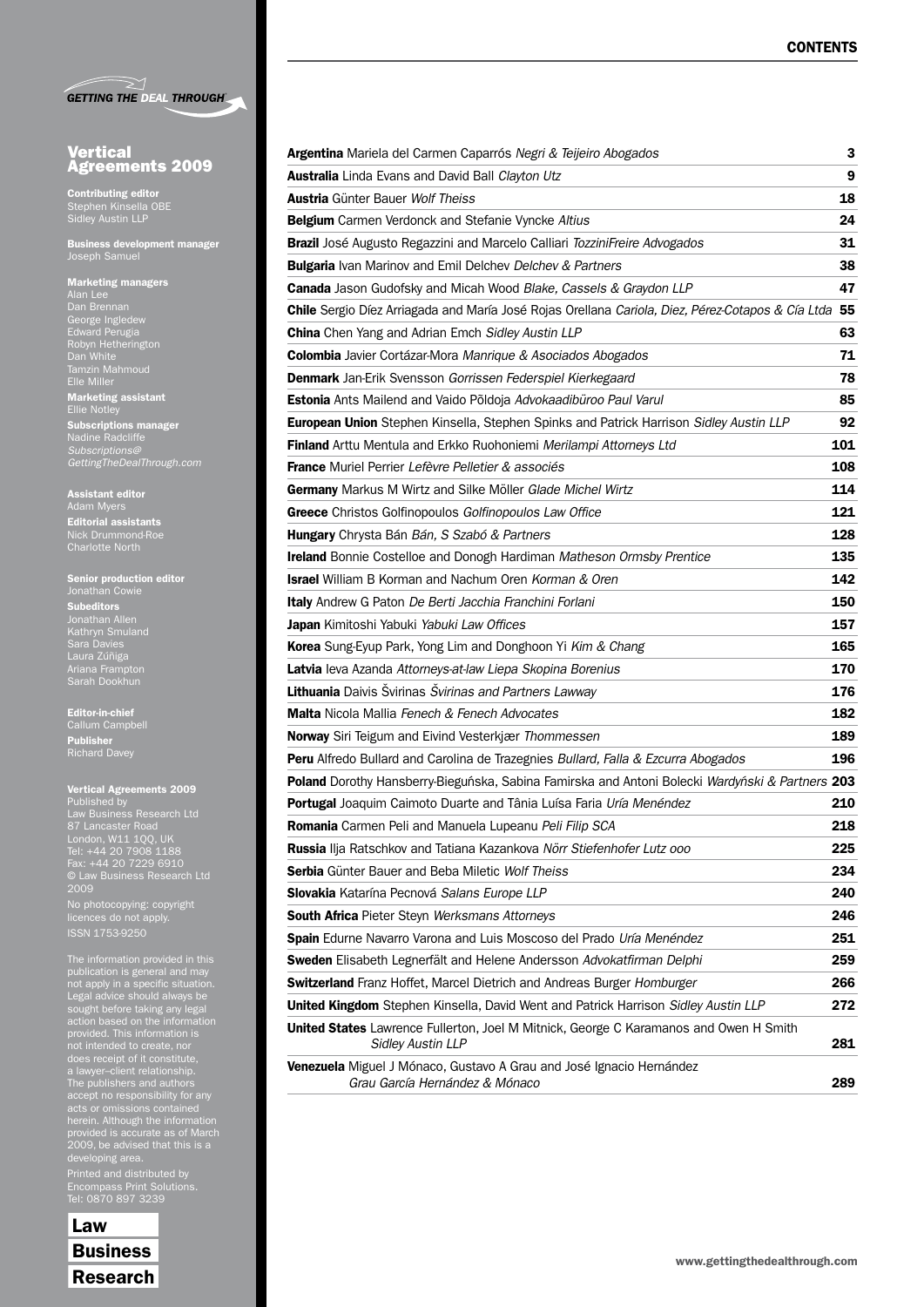## Greece

#### Christos Golfinopoulos

Golfinopoulos Law Office

#### Antitrust law

1 What are the legal sources that set out the antitrust law applicable to vertical restraints?

The legal source that sets out the antitrust law applicable to vertical restraints is Law 703/1977 on Control of Monopolies and Oligopolies and Protection of Free Competition (the Law). Since its entry into force in September 1977, it has been amended several times, most recently by Law 3,373/2005 (2 August 2005). The full codified text is available in Greek on the Hellenic Competition Commission's website at: www.epant.gr/img/x2/categories/ctg243\_3\_1193312537.pdf.

In line with article 81(1) of the EC Treaty, article 1(1) of the Law prohibits all agreements between undertakings, decisions by associations of undertakings and concerted practices of any kind, that have as their object or effect the prevention, restriction or distortion of competition.

Article 1(3) of the Law empowers the Hellenic Competition Commission (HCC) to exempt agreements, decisions or concerted practices that fall within the prohibition of article 1(1), provided the agreement under examination:

- contributes to the improvement of production or distribution of goods or to the promotion of technical or economic progress, allowing consumers a fair share of the resulting benefits;
- contains only those restrictions absolutely necessary for the attainment of the above objectives; and
- does not allow the undertakings concerned to eliminate competition in a substantial part of the relevant market.

#### Types of vertical restraint

2 List and describe the types of vertical restraints that are subject to antitrust law. Is the concept of vertical restraint defined in the antitrust law?

The prohibition of article 1(1) of the Law extends to agreements consisting, particularly, in:

- directly or indirectly determining selling or purchase prices or any other trading condition;
- limiting or controlling production, supply, technological development or investments;
- sharing of markets or sources of supply;
- applying dissimilar trading conditions to equivalent transactions, in a way that hinders the operation of competition, in particular the unjustifiable refusal to sell, purchase or enter into any other transaction; or
- making the conclusion of contracts subject to acceptance by the other contracting parties of supplementary obligations which, by their nature or according to commercial usage, have no connection with the subject of such contracts.

Restrictions between undertakings operating at a different level of the production or distribution chain, whose object or effect may fall within any of the prohibitions listed above, constitute vertical restraints covered by antitrust law. The list is indicative and therefore non-exhaustive. The most common vertical restraints dealt with by the HCC include resale price maintenance, territorial and customer restrictions, exclusive supply and dealing. In practice, the HCC applies by analogy the criteria set out in EC Regulation 2,790/1999 on the application of article 81(3) of the EC Treaty to categories of vertical agreements and concerted practices and the relevant European Commission Guidelines on Vertical Restraints (see HCC announcement (17 December 2001) on the application of EC Regulation 2,790/1999 at: www.epant.gr/img/x2/categories/ctg277\_ 3\_1196950972.pdf).

#### Legal objective

3 Is the only objective pursued by the law on vertical restraints economic, or does it also seek to protect other interests?

As is evident from the wording of article 1, the objective pursued by the Law is economic, namely the protection of competition. In this respect, consumer benefit is also taken into consideration for an exemption under article 1(3) of the Law.

#### Responsible agencies

4 What agency is responsible for enforcing prohibitions on anticompetitive vertical restraints? Where there are multiple responsible agencies, how are cases allocated? Do governments or ministers have a role?

The HCC is responsible for enforcing article 1 of the Law (articles 8 to 10 of the Law). The HCC is an authority with administrative and economic independence, under the supervision of the minister of development. It consists of the president, an 11-member commission and the directorate-general for competition.

Under article 8a of the Law, the minister for development may allow the block exemption of categories of agreements on the basis of article 1(3). He may also define, by decision, categories or types of agreements that are not caught by article 1(1) of the Law. A positive opinion by the HCC is required in both cases. The minister of development may also apply to the HCC for interim measures. Under the latest modification of the Law, interim measures may be adopted by the HCC either following an application from the minister of development or ex officio.

Actions for annulment of the HCC's decisions may be brought before the Athens Administrative Court of Appeals.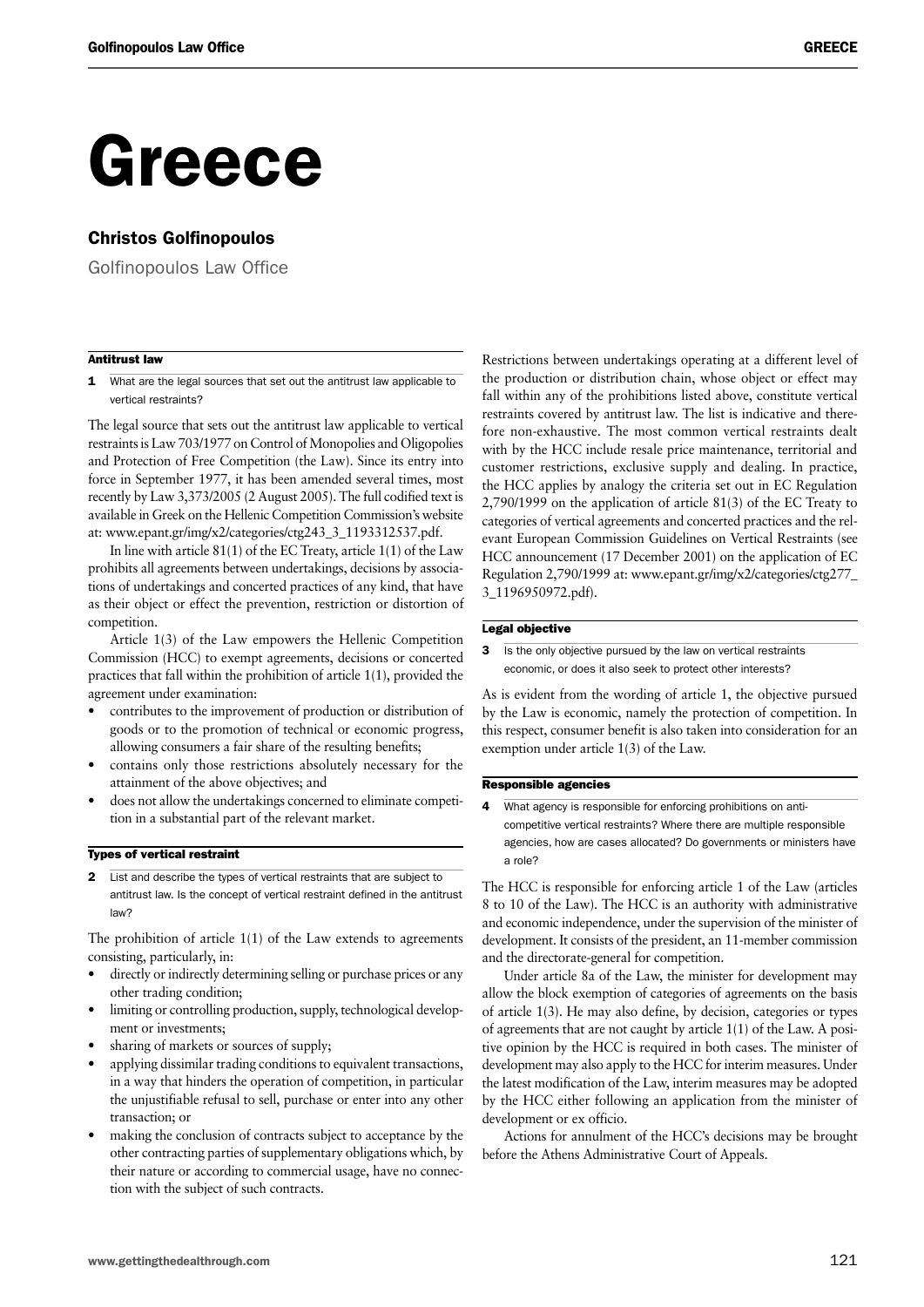#### **Jurisdiction**

5 What is the test for determining whether a vertical restraint will be subject to antitrust law in your jurisdiction? Has the law in your jurisdiction regarding vertical restraints been applied extraterritorially?

Under article 32 of the Law, article 1 covers all restrictions of competition that have or may have any impact or effect within the Greek territory, regardless of factors such as the place of execution of the agreement, or the parties' domicile or establishment.

#### Agreements concluded by public entities

6 To what extent does antitrust law apply to vertical restraints in agreements concluded by public entities?

Under article 6(1), the provisions of the Law also apply to public undertakings and public utilities companies. By joint decision, the ministers of finance and development may exclude such undertakings or categories of such undertakings from the application of the Law, for reasons of their greater importance to national economy.

#### Sector-specific rules

7 Do particular laws or regulations apply to the assessment of vertical restraints in specific sectors of industry? Please identify the rules and the sectors they cover.

No particular rules exist with regards to the assessment of vertical restrains in specific sectors of industry. Where appropriate for the analysis, the HCC will normally refer to the provisions of the existing EC Regulations (eg, in the motor-vehicle sector).

#### General exceptions

8 Are there any general exceptions from antitrust law for certain types of vertical restraints? If so, please describe.

On 2 March 2006, the HCC issued a Notice on agreements of minor importance (de minimis), available at www.epant.gr/img/x2/categories/ctg250\_3\_1200308071.pdf. In this notice, the HCC uses market share thresholds to quantify what is not an appreciable restriction of competition under article 1 of the Law, in which case such agreements shall not be caught by the prohibition of article 1(1) of the Law. The Greek De Minimis Notice follows the European Commission Notice on agreements of minor importance that do not appreciably restrict competition under article 81(1) of the EC Treaty (OJ C 368, 22 December 2001, p13).

The general rule is that, according to the HCC's view, an agreement between undertakings does not appreciably restrict competition within the meaning of article 1(1) of the Law in the following situations:

- if the aggregate market share held by the parties to the agreement does not exceed 5 per cent on any of the relevant markets affected by the agreement, where the agreement is made between undertakings which are actual or potential competitors on any of these markets (agreements between competitors); or
- if the market share held by each of the parties to the agreement does not exceed 10 per cent on any of the relevant markets affected by the agreement, where the agreement is made between undertakings that are not actual or potential competitors on any of these markets (agreements between non-competitors).

Furthermore, the Notice offers guidance on the calculation and application of these market share thresholds in various situations. Agreements containing hardcore restrictions, as defined in point 11 of the Notice such as price fixing and market sharing, cannot benefit from an exemption under the Notice.

Another exception is introduced by article 7 of the Law, under which the article 1(1) prohibition does not cover agreements, decisions or concerted practices that aim exclusively at strengthening, promoting and securing exports, unless stated otherwise for categories of agreements or products by joint decision of the ministers of finance and development, following an opinion by the HCC. The above is without prejudice to Greece's international obligations.

#### Agreements

9 Is there a definition of 'agreement' – or its equivalent – in the antitrust law of your jurisdiction? When assessing vertical restraints under antitrust law does the agency take into account that some agreements may form part of a larger, interrelated network of agreements or is each agreement assessed in isolation?

There is no definition of 'agreement' in the antitrust legal texts. By reference to settled case law of the European Court of Justice (and Court of First Instance), the HCC accepts that in order for there to be an 'agreement' within the meaning of article 1(1) of the Law, it is sufficient that the undertakings in question have expressed their joint intention to conduct themselves on the market in a specific way. The form in which that common intention is expressed is irrelevant, so long as it expresses the parties' intention to behave on the market in accordance with the terms of the 'agreement'. The concept is based on a concurrence of wills between at least two parties, the form in which it is manifested being unimportant so long as it constitutes the faithful expression of the parties' intention (Decision 385/V/2008, by reference to EU case-law 41/69, *Chemiefarma v Commission*, T-41/96, *Bayer v Commission*, T-208/01, *Volkswagen v Commission*). The HCC's assessment may vary in each case depending on whether a network of interrelated or similar agreements exists in the relevant market. According to early case law (66/89), the HCC had to reexamine a selective distribution agreement to which negative clearance was initially granted, following the notification of a significant number of similar agreements covering an important part of the relevant market, thus changing the conditions of competition as a result of the cumulative effect of those agreements.

The Greek de minimis Notice (see question 8) contains an explicit reference to parallel networks of agreements that may have a cumulative foreclosure effect in the relevant market. In these cases, the market share threshold below which an agreement will not be considered to appreciably restrict competition is set at 5 per cent.

#### Parent and related-company agreements

10 In what circumstances do the vertical restraints rules apply to agreements between a parent company and a related company (or between related companies of the same parent company)?

The HCC applies the 'single economic entity doctrine', by reference to case law of the European Court of Justice, according to which vertical agreements between parent and subsidiary are not caught by the prohibition of article 1(1) of the Law, as they are considered to constitute an allocation of roles, efforts or functions within a single economic entity. The HCC will also examine whether the parent company directly or indirectly exercises control over a related undertaking, namely whether it has the power to exercise more than half the voting rights, or has the power to appoint more than half the members of the supervisory board, board of management or bodies legally representing the undertaking, or has the right to manage the undertaking's affairs.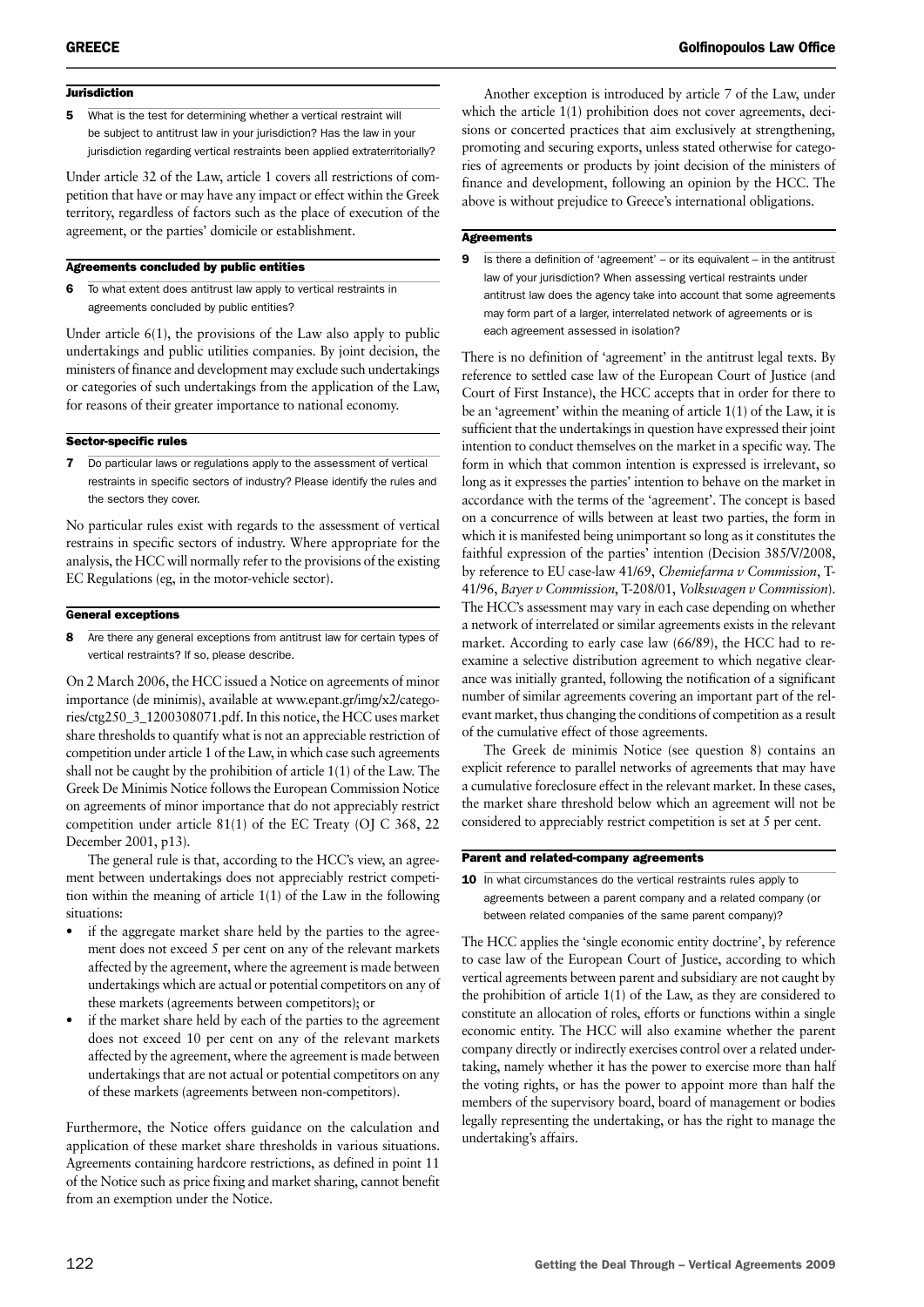#### Agent–principal agreements

11 In what circumstances does antitrust law apply to agent-principal agreements in which an undertaking agrees to perform certain services on a supplier's behalf for a commission payment?

Article 1 of the Law applies to agency agreements whereby the agent undertakes at least some of the risk or costs associated with carrying out its obligations under the agreement, for example, transportation costs, advertising costs, costs for storage and maintenance of stock as well as financing or investment costs. The determining factor is whether the agent operates autonomously as an independent distributor carrying the related commercial and financial risks of his business, is free to decide his business strategy and is able to recover the investment costs that occurred in execution of the 'agency' agreement. Such cases are considered by the HCC, the Greek courts and commercial legal theory as non-genuine agency/distribution agreements, which are caught by article 1(1) of the Law.

#### Intellectual property rights

12 Is antitrust law applied differently when the agreement containing the vertical restraint also contains provisions granting intellectual property rights (IPRs)?

The HCC's practice and case law to date offer no relevant guidance. It is expected to follow the relevant European legislation and case law on this point.

#### Analytical framework for assessment

13 Explain the analytical framework that applies when assessing vertical restraints under antitrust law.

In its analysis on vertical restraints, the HCC largely follows the EU legislation and case law. This applies not only to the general legal framework but also to the competitive assessment of particular types of restraints. It is common for the HCC in its decisions to cite and apply the analysis relied on by the European Commission and the European Court of Justice (and Court of First Instance).

In that context, the HCC will consider those vertical restraints that have as their object the restriction or distortion of competition in the relevant market as most serious and will consider them as unlawful per se. Such restraints primarily consist in restricting the buyer's ability to determine resale prices (either by imposing fixed prices or maintaining minimum resale prices), allowing for absolute territorial protection by imposing restrictions on passive sales or restricting members of a selective distribution system supplying each other or end-users.

The HCC practice so far has not been uniform. According to early case law, agreements containing hard-core restrictions such as those mentioned above would escape the prohibition of article 1(1) where the parties' market shares and turnovers in the relevant were insignificant, thus allowing for a conclusion that no restriction or distortion of competition was likely to occur in the relevant market. However, since the formal introduction of the De Minimis Notice (see question 8), hard-core restrictions such as those mentioned in point 11 of the Notice cannot be exempted and will always be considered unlawful per se.

Further, the HCC will examine whether an agreement will be eligible for an exemption under article 1(3) of the Law. Agreements, decisions and concerted practices or categories thereof falling into the scope of article 1(1) of the Law may be exempted by decision of the HCC as partly or wholly valid, provided that all the following conditions are met:

• they contribute in the improvement of production or distribution of products, or in the promotion of technological or economic progress, while allowing consumers a fair share of the resulting benefit;

- they do not impose restrictions to the relevant undertakings apart from those absolutely necessary for the realisation of the aforementioned objectives; and
- they do not afford such undertakings the possibility to remove competition from a considerable part of the relevant market.

Exemption is possible only when agreements have been duly notified to the HCC (see question 34).

14 To what extent does the agency consider market shares, market structures and other economic factors when assessing the legality of individual restraints? Does it consider the market positions and conduct of other suppliers and buyers in its analysis?

The HCC has largely exempted agreements under article 1(3) of the Law containing restrictions other than those considered as unlawful per se, mainly on the basis of the low market shares of the undertakings concerned in the relevant market – which in almost every recorded case were below the de-minimis threshold -- while reserving its right to withdraw the benefit of the exemption if market conditions change in the future. Incidentally, the HCC has considered whether long-term restrictions were necessary for the achievement of pro-competitive objectives and allowed consumers a fair share of the benefit.

The HCC has examined in a number of cases the legality of noncompetition clauses. If the market share of the supplier is above 30 per cent or the duration of the restrictions is longer than five years, HCC will carefully examination the legality of the individual restraint in the context of the facts of each case. Normally, if the supplier has a dominant position, if there exists a very dense exclusive distribution network with small areas assigned to each distributor or if exclusive distribution is combined with exclusive supply, the non-competition clause is unlikely to qualify for an exemption.

When assessing individual restraints, the HCC closely follows the available guidance and precedents from the EU legislation and case law, while it often cites the analysis for individual restraints in the European Commission's Vertical Guidelines.

#### Block exemption and safe harbour

15 Is there a block exemption or safe harbour that provides certainty to companies as to the legality of vertical restraints under certain conditions? If so, please explain how this block exemption or safe harbour functions.

No block exemption or safe harbour exists in the sense of EC Regulation 2,790/1999. However, undertakings may expect the HCC to apply article 1 of the Law to vertical restraints by reference to the provisions of the EC Regulation, the EC guidelines on vertical restraints and relevant case law.

#### Types of restraint

16 How is restricting the buver's ability to determine its resale price assessed under antitrust law?

Price fixing and setting minimum prices, whether directly or indirectly, are unlawful per se (see question 13). Indicative prices were also found to fall within the retail price maintenance restriction in cases where the supplier had the right under the agreement to claim compensation in the event of non-compliance of the retailer with the indicative price catalogue.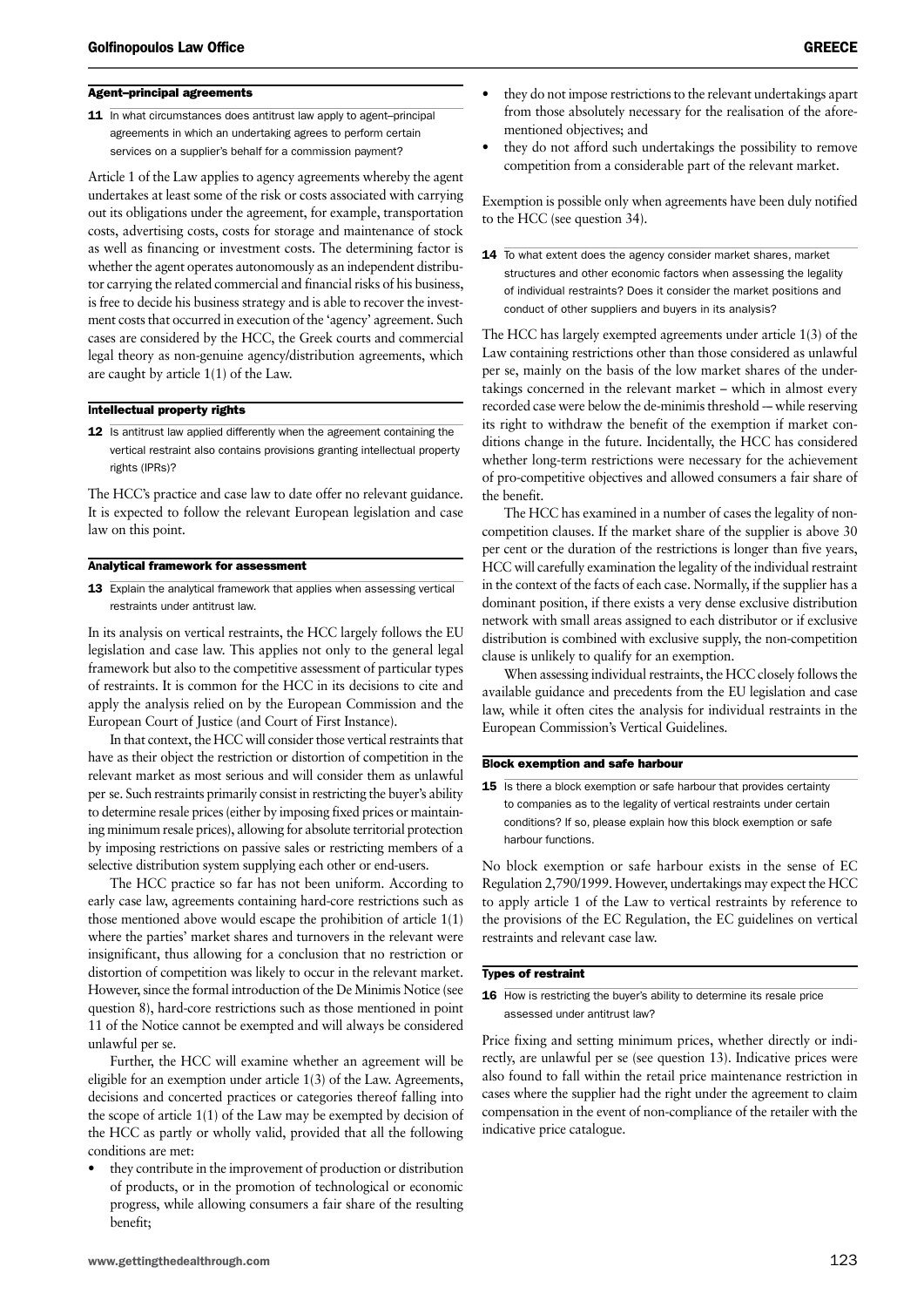17 Have there been any developments in your jurisdiction in relation to resale price maintenance restrictions in light of the landmark US Supreme Court judgment in *Leegin Creative Leather Products Inc v PSKS Inc*. If not, is any development in this area anticipated? Has there been any more general discussion by the relevant agency (or any other influential stakeholder) of the policy in your jurisdiction regarding resale price maintenance?

In one particular case (Decision 370/V/2007, where the HCC examined a distribution agreement in the motor-vehicle sector by applying the provisions of the relevant EU Regulation), one party argued that retail price fixing is not unlawful per se, but should be judged in the context of the applicable economic and legal framework. By reference to the objectives of the applicable EU motor-vehicle regulation, the HCC noted that the undertaking concerned in that particular case directly undermined those objectives since its behaviour aimed at eliminating intra-brand competition in the markets for spare parts, maintenance and after-sales services. The HCC concluded that had it conducted a rule-of-reason analysis, it would still have reached the same conclusion, ie, that the undertaking concerned violated article 1(1) of the Law by unlawfully imposing retail prices. In its decision, as well as in more recent decisions, the HCC has been very clear that it considers direct or indirect resale price maintenance as hardcore, and as such unlawful restrictions.

It is expected that the HCC will agree to a rule-of-reason type analysis when assessing vertical restraints, should the European Commission and Court of Justice decide to adopt such an approach.

18 Have decisions relating to resale price maintenance addressed the possible links between such conduct and other forms of restraint? Have the decisions addressed the efficiencies that it is alleged can arise out of such restrictions?

On the contrary, when examining a cartel case in the dairy products sector, the HCC decided to consider the vertical agreements between dairy companies and distributors separately and in isolation from the horizontal agreements between the same dairy companies, adopting separate fining decisions in each case.

In one case (376/V/08), the HCC examined an agreement between Greece main public social security organisation (IKA) and a number of banks for the collection of the employers' contributions. The parties had agreed to a fixed fee for the banks' intervention of  $E1$  per transaction and three working days' *valeur*. The HCC found that this term fell within the prohibition of article 1(1) of the Law, as it constituted direct price fixing, however it decided to exempt the agreement (individual exemption) under article 1(3) of the Law (not on the basis of a rule-of-reason analysis) due to the efficiencies that arose out of the agreement such as:

- the use of an automated and effective inter-banking system, where the uniform fee structure guaranteed the secure and smooth operation of the system and removed the burden of separate and time-consuming negotiations between the parties involved;
- all users of the system saved time and resources through the simplified procedures of the system; and
- the agreement concerned only the fees that IKA had to pay to the banks (and not the employers' costs), it was a result of a separate negotiation between IKA and the banks and respected the public policy principles (single fee paid from a public sector body to all the banks in exchange for comparable transactions)

19 How is restricting the territory into which a buyer may resell contract products assessed under antitrust law? In what circumstances may a supplier require a buyer of its products not to resell the products in certain territories?

Agreements that directly or indirectly have as their object the restriction of sales within the territory of the buyer or to customers to which the buyer may sell its products or services are considered serious restrictions of competition and will be found unlawful per se (see question 13).

However, a supplier may restrict the active sales of his direct buyers in the territory or to groups of customers which have exclusively been allocated to other buyer or which have been reserved for the supplier. These restrictions may not extend to passive sales within that territory or to those groups of customers. Passive sales restrictions result in market partitioning, impede intra-brand competition and may lead to maintaining price differentials within territories or group of customers, either in the wholesale or in the retail level of trade.

20 Explain how restricting the customers to whom a buyer may resell contract products is assessed under antitrust law. In what circumstances may a supplier require a buyer not to resell products to certain resellers or end-consumers?

See question 19.

21 How is restricting the uses to which a buyer puts the contract products assessed under antitrust law?

The HCC's practice and case law to date offers no relevant guidance. It is expected to follow the relevant European legislation and case law on this point.

22 How is restricting the buyer's ability to generate sales via the internet assessed under antitrust law? Have the agencies issued decisions or guidance in relation to restrictions on internet selling? If so, what are the key principles?

The HCC's practice and case law to date offers no relevant guidance. It is expected to follow the relevant European legislation and case law on this point.

23 Briefly explain how agreements establishing 'selective' distribution systems are assessed differently under antitrust law.

Clauses that are considered necessary for the establishment and effective operation of selective distribution systems and require an agreement between supplier and distributor such as product marketing, advertising promotions, obligation to purchase a production line or to stock minimum quantities have been found to fall outside article 1(1) of the Law. The supplier may rely on these conditions to refuse a distributor to enter into the selective distribution system, provided these are applied uniformly to all authorised distributors and there is an objective justification for the refusal.

Regarding vertical restraints that are caught by antitrust law, the HCC applies the general analysis described in this chapter, closely following the European legislation and case law.

Selective distributions systems are more likely to comply with antitrust law when they relate to branded products of high quality and brand image or technically complex products. Because of the nature of the products concerned, certain objec-

<sup>24</sup> Are selective distribution systems more likely to comply with antitrust law where they relate to certain types of product? If so, which types of product and why?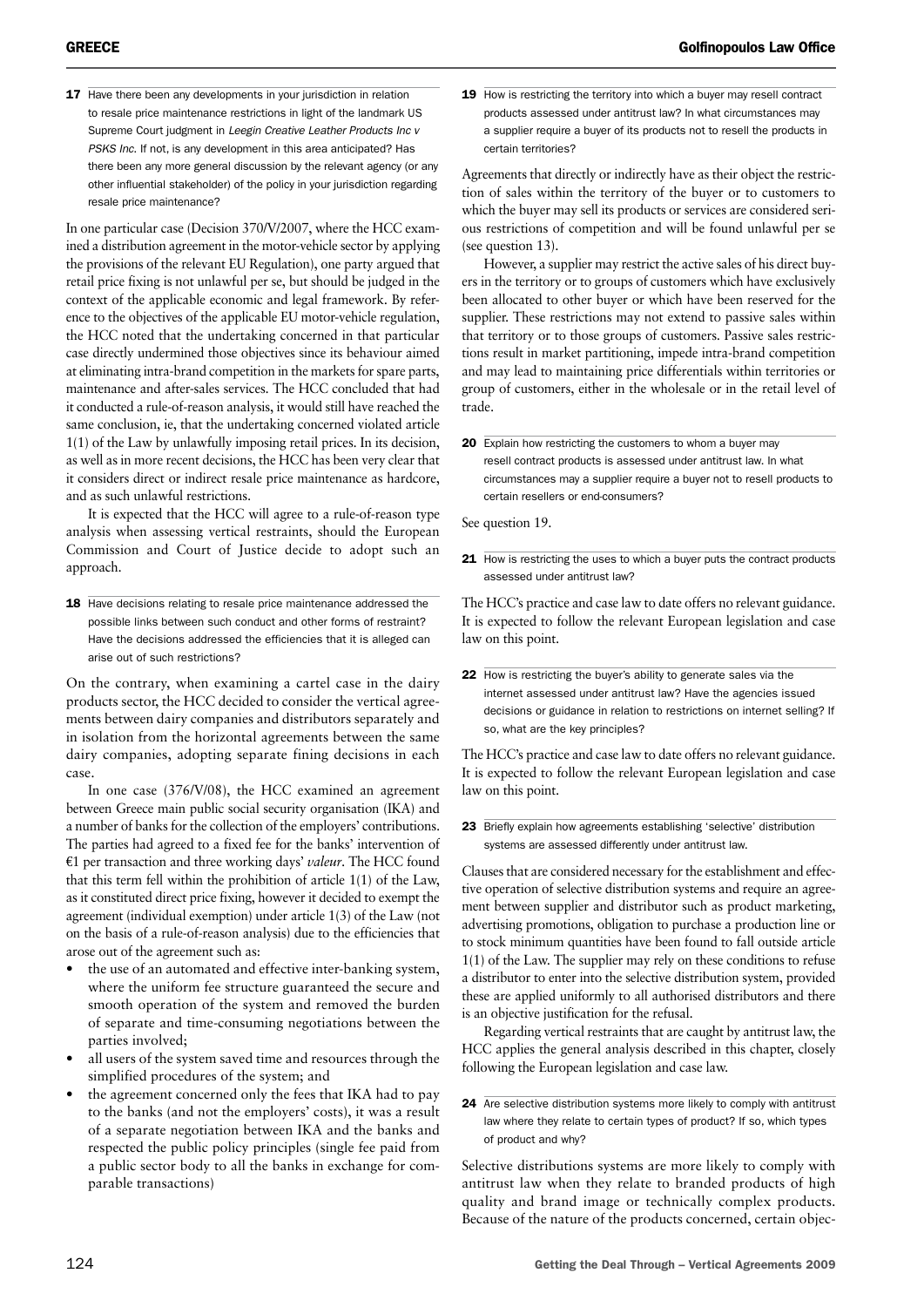an agreement.

tive restrictions will normally be allowed, especially those that may guarantee wide distribution of said products and strengthening their brand image, such as the qualities of the distributor (technical capabilities and professional qualifications), the premises of the distributor (appearance etc), the protection of the product (storage and packaging conditions) and after-sales support.

25 Regarding selective distribution systems, are restrictions on internet sales by approved distributors permitted? If so, in what circumstances? Must internet sales criteria mirror offline sales criteria or would discrepancies be permitted?

The HCC's practice and case law to date offers no relevant guidance. It is expected to follow the relevant European legislation and case law on this point.

26 Does the relevant agency take into account the possible cumulative restrictive effects of multiple selective distribution systems operating in the same market?

In its early case law (66/89), the HCC had to re-examine a selective distribution agreement to which negative clearance was initially granted, following the notification of a significant number of similar agreements covering an important part of the relevant market, thus changing the conditions of competition as a result of the cumulative effect of those agreements.

27 Has the agency taken decisions dealing with the possible links between selective distribution systems and resale price maintenance policies? If so, what are the key principles in such decisions?

The HCC has adopted decisions condemning resale price maintenance restrictions and practices within selective distribution systems, without, however, laying down a set of principles or guidance specifically addressing the links between RPM and selective distribution.

28 How is restricting the buyer's ability to obtain the supplier's products from alternative sources assessed under antitrust law?

The HCC considered such restrictions in a number of franchise agreements and declared them illegal (cases 51/1997 and 128/98). To the extent that the contract products are available through an authorised distribution channel that is not controlled by the supplier, any prohibition on the buyer's ability to obtain products from alternative sources will be found to restrict competition and will be considered invalid.

29 Explain how restricting the buyer's ability to stock products competing with those supplied by the supplier under the agreement is assessed under antitrust law.

This question was considered by the HCC in the context of a selective distribution system. It found that refusal of entry into the system was contrary to article 1(1) of the Law, insofar as the only justification behind the refusal was that the candidate distributor would not comply with the restriction not to stock competing products (case 271/2004).

30 How is requiring the buyer to purchase from the supplier a certain amount or minimum percentage of the contract products assessed under antitrust law?

No significant guidance exists on this point. Such clauses have occasionally been examined and have been found to be proportionate, in the context of franchise agreements where reasonable minimum 31 Explain how restricting the supplier's ability to supply to other resellers, or sell directly to consumers, is assessed under antitrust law.

as lawful cases of default, granting the supplier the right to terminate

In cases of exclusive supply, the HCC will consider the market position of the supplier and the buyer in the relevant markets as well as the term of exclusivity (case 267/2004). A 10-year duration exclusivity clause was found to restrict the buyer's ability to source his supplies from other suppliers as well as the opportunity to potential suppliers to provide their goods or services to the buyer and as such it was caught by the prohibition of article 1(1) of the Law.

An exemption under article 1(3) may be justified, even for a 10 year term, where that period is necessary for the contracting parties to recover the costs of significant investments in a very competitive market. Factors such as the level and the expected pay-off of the investment, the parties' market shares as well as estimated consumer benefit will also be taken into consideration. The HCC largely relies on the analysis of the European Commission and the European Court of Justice on this point.

32 To what extent are franchise agreements incorporating licences of IPRs relating to trademarks or signs and know-how for the use and distribution of products assessed differently from 'simple' distribution agreements under antitrust law?

Unlike simple distribution agreements, a franchise agreement, which is often combined with the supply of products, aims at the transfer of know-how, marketing, administrative and commercial methods and means, trademark licensing and the brand name of the supplier. In order to achieve its purpose, the franchisor must ensure that IP, expertise and methods transferred to the franchisee will not become widely known, to the benefit of his competitors and the franchisor must be able to take appropriate measures to safeguard the good reputation and of his network, his brand name, trademark and corporate identity. Clauses that aim at safeguarding the above conditions will not be found to distort competition within the meaning of article 1(1) of the Law.

Furthermore, exclusive supply clauses in the context of franchise agreements may qualify for an exemption under article 1(3) of the Law, where no objective product-standards exist, in order to safeguard the quality of the product, the brand-name of the franchisor and his good reputation. Such restrictions may not however extend to supplies from other franchisees (case 252/1995). A five-year duration of said restrictions is normally considered as justified.

33 Explain how a supplier's warranting to the buyer that it will supply the contract products on the terms applied to the supplier's mostfavoured customer or that it will not supply the contract products on more favourable terms to other buyers is assessed under antitrust law. Would the analysis differ where the buyer commits to 'most favoured' terms in favour of the supplier?

Most favoured customer clauses have been considered in cases of selective distribution systems as restrictive of competition and thus unlawful (case 66/89), on the basis that buyers unable to fulfil those terms set by the supplier will find themselves at a competitive disadvantage to the rest of the resellers of the same products in the relevant market.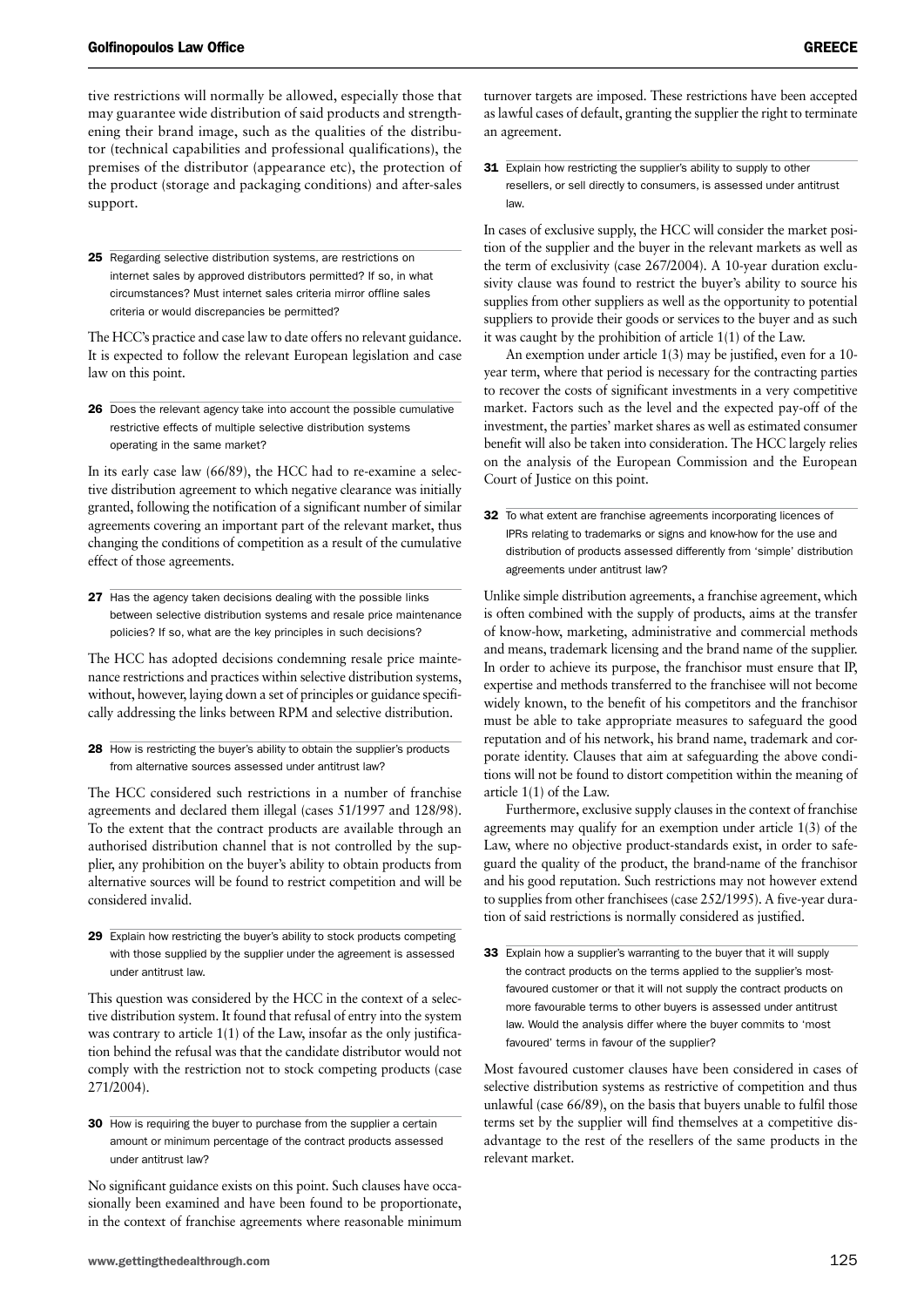#### Notifying agreements

34 Is there a formal procedure for notifying agreements containing vertical restraints to the agency? Is it necessary or advisable to notify it of any particular categories of agreement? If there is a formal notification procedure, how does it work? What type of ruling (if any) does the agency deliver at the end of the procedure? And how long does this take? Is a reasoned decision published at the end of the procedure?

Under article 21 of the Law, the agreements, decisions or concerted practices of article 1(1) of the Law, must be notified by the contracting parties to the HCC within 30 days from their conclusion, adoption or execution. Failure to notify results in loss for each contracting party of the benefit of an exemption under article 1(3) of the Law and a fine of at least  $\epsilon$ 15,000 and up to 10 per cent of the gross turnover of the undertaking for the current or the previous financial year. Although the Law does not specify, the practice to date shows that it is the national, not the worldwide, turnover of the undertaking concerned that is taken into account.

Under article 11 of the Law, following an application to the HCC's directorate general for competition by any interested party for negative clearance, the HCC may certify that, according to the information and evidence in its possession, no violation of article 1(1) of the Law exists. The application for a negative clearance is submitted simultaneously with the notification of an agreement. Negative clearance may also be applied for agreements that will be concluded in the future.

Finally, undertakings entering into agreements may apply for an exemption decision under article 1(3) of the Law and in accordance with article 10 of the Law. The application for an exemption under article 1(3) of the Law may be submitted at any time provided the notification obligation has been met.

The notifying parties, that is, the participating undertakings, must complete and submit to the HCC a detailed form, which is available on the HCC's website, in Greek, at: www.epant.gr/entypa. php?Lang=gr&id=37. There is a filing fee of  $€300$ . Under article 21 of the Law, the HCC is not obliged or required to examine the notified agreement, which for this reason shall not be considered automatically as (provisionally) valid.

The HCC's examination procedure may involve requesting additional information from the notifying and third parties. It is concluded with a reasoned recommendation by the Directorate General of Competition to the HCC. The Directorate's recommendation is notified to the parties together with the date of discussion of the case before the HCC. The parties have the right to submit their written observations at least 30 days prior to the date of discussion and must declare – stating reasons – whether they wish to exercise their right to be heard during the discussion (oral hearing). The HCC reserves the right to decide whether to accept oral presentations.

If an agreement qualifies for an exemption under article 1(3) of the Law, the HCC, following an application by the notifying parties, will issue an exemption decision that sets out the date of entry into force, its duration and, potentially, the conditions that the applicants must respect. There is no time limit for the adoption of such a decision by the HCC.

Following an application for negative clearance, the HCC certifies within two months from the date of application whether there exists, on the basis of the information and evidence before it at that time, a violation of article 1(1) of the Law. In case of negative clearance, the contracting undertakings are not subject to the consequences and sanctions of the Law, until the HCC issues an opposite decision, unless they deliberately provide the HCC with false or misleading or withheld information and evidence.

#### Agency guidance

35 If there is no formal procedure for notification, is it possible to obtain guidance from the agency as to the antitrust assessment of a particular agreement in certain circumstances?

Not applicable.

#### Complaints procedure for private parties

36 Is there a procedure whereby private parties can complain to the agency about alleged vertical restraints?

Under article 24(1) of the Law, any natural or legal person has the right to file a complaint against an infringement of article 1(1) and (2) of the Law as well as of article 81 of the EC Treaty. The HCC is required to issue a decision within six months of the date the complaint was filed, with the possibility of a further extension of the above deadline by two months in exceptional cases where further investigation is necessary. The above time limit is not strictly complied with by the HCC.

#### **Enforcement**

37 How frequently is antitrust law applied to vertical restraints by the agency? What are the main enforcement priorities regarding vertical agreements?

Vertical restraints cover a very small part of the HCC's workload, with just a few decisions issued each year.

38 What are the consequences of an infringement of antitrust law for the validity or enforceability of a contract containing prohibited vertical restraints?

The specific restrictions of the agreement are null and void. The validity of an agreement is not affected where the HCC considers the unlawful clauses to be independent of the rest of the contract. Under article 181 of the Greek Civil Code, the remaining clauses of the agreement are valid and enforceable if the parties would have entered into the agreement even without the clauses that were declared unlawful.

39 May the agency impose penalties itself or must it petition the courts or another administrative or government agency? What sanctions and remedies can the agency or the courts impose when enforcing the prohibition of vertical restraints? What notable sanctions or remedies have been imposed? Can any trends be identified in this regard?

The HCC itself has the power to impose penalties, fines and pecuniary sanctions that are provided for in the provisions of the Law. In finding of a breach of article 1 of the Law or article 81 of the EC Treaty, the HCC may by decision:

- order the undertakings to bring the infringement to an end and refrain from it in the future;
- accept commitments from the undertakings concerned to end the breach, making those commitments binding for them;
- impose behavioural or structural measures, which must be necessary and expedient for the termination of the infringement and proportionate to the type and gravity of the infringement;
- address recommendations to the undertakings concerned and threaten with a fine, pecuniary sanction or both, in case of continuation or repetition of an infringement;
- consider that a fine or pecuniary sanction has been forfeited, when by decision it finds the continuation or repetition of an infringement; and
- impose a fine on the infringing undertakings.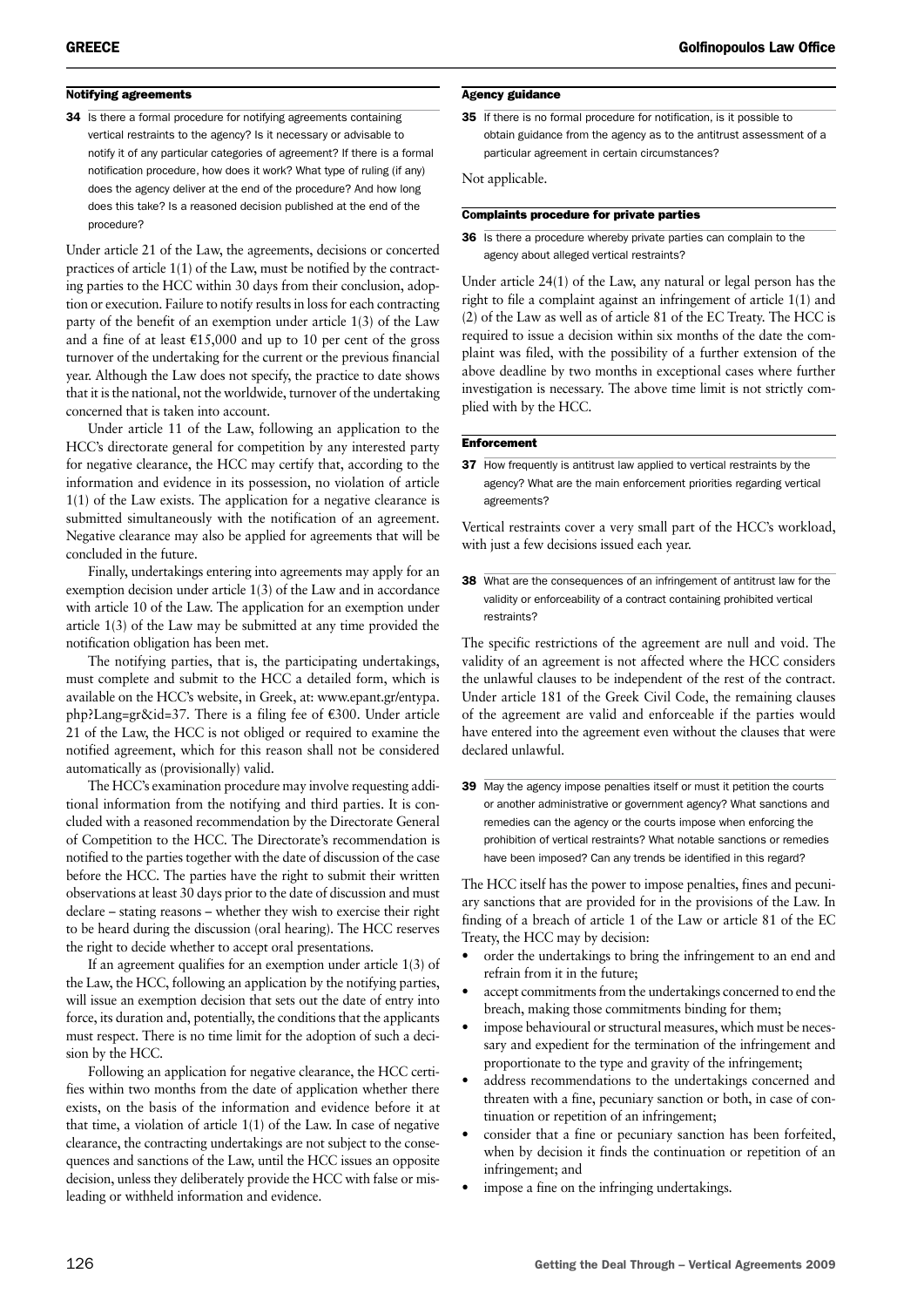The fine may reach 15 per cent of the gross turnover of the undertaking for the current or previous financial year. The Law does not clarify whether it is the national or the worldwide turnover that will be taken into account, however to date the fines imposed have been calculated on the basis of national turnover. A fine of  $E10,000$  per day may be imposed in cases of non-compliance with a decision. A notice on the calculation of fines is available at www.epant.gr/img/x2/categories/ ctg250\_3\_1193315361.pdf

The HCC may also order interim measures ex officio or following a request from the minister of development, in cases where a violation of article 1 of the Law or article 81 of the EC Treaty is likely and there is an urgent case to avert imminent risk of irreparable damage to the public interest. A fine of  $\epsilon$ 5,000 per day may be imposed in cases of non-compliance with such a decision.

In one of its most publicised cases on vertical agreements, the HCC imposed (December 2007) total fines of  $\epsilon$ 28.5 million on supermarkets and dairy processors for resale price maintenance and passive sales restrictions. However, no particular trend can be established regarding the HCC's fining policy, considering the very few fining decisions on vertical restraints cases that the HCC has adopted to date. In those cases, the level of fines ranged up to 2 per cent of the national turnover of the undertaking concerned.

#### Investigative powers of the agency

40 What investigative powers does the agency have when enforcing the prohibition of vertical restraints?

The HCC may conduct investigations on its own initiative, following a complaint or following a request by the minister of development.

Acting within its investigative powers, the president of the HCC or a HCC official duly authorised by him may request information in writing from any person, undertaking or public authority. Failure by a natural person or an undertaking to fully comply with such an information request within the time limit set by the HCC may incur a fine of at least  $\text{\textsterling}15,000$  and up to 1 per cent of the national turnover of the undertaking which failed to provide the information.

Furthermore, in order to investigate a possible breach of article 1(1) and (2), HCC officials, acting within the powers of tax inspectors, have the power to:

- inspect any kind of books, information and documents of the undertakings concerned, regardless of their physical form or place of storage, and receive copies or extracts;
- conduct investigations at the offices and other premises and means of transportation of the undertakings concerned;
- secure any business premises, books or documents during the investigation;
- conduct searches at the private homes of managers, directors,

administrators and, in general, persons entrusted with the management of a business, provided there is reasonable suspicion that books or other documents which belong to the undertaking concerned and are relevant to the investigation are kept there; and

take sworn or unsworn testimonies, ask for explanations and record the relevant answers.

Obstructing the HCC's investigation or refusing to present the requested documents and information and provide copies incurs a fine of between  $\text{£}15,000$  and  $\text{£}100,000$ . It is not uncommon that the HCC asks for the public prosecutor to be present during investigations.

#### Private enforcement

41 To what extent is private enforcement possible? Can non-parties to agreements containing vertical restraints obtain declaratory judgments or injunctions and bring damages claims? Can the parties to agreements themselves bring damages claims? What remedies are available? How long should a company expect a private enforcement action to take?

The legal basis for bringing an action for damages in Greece is article 914 of the Civil Code establishing tort liability, under which anyone can claim damages provided the following conditions are met:

- unlawful act;
- fault (intent or negligence);
- damage; and
- causal link between the unlawful act and the damage.

The civil courts have jurisdiction to hear such actions and may adjudicate compensation and reasonable pecuniary satisfaction in case of moral damage (article 932 of the Civil Code). Compensation may be awarded in the form of pecuniary damages or in natural restitution, depending on the specific circumstances of the case (article 297 of the Civil Code).

It may take up to two or three years for a court ruling on a private enforcement action in the first instance. The successful party may recover the legal costs that were necessary for supporting their action and minimum legal fees, according to the limitations provided by law.

#### Other issues

42 Is there any unique point relating to the assessment of vertical restraints in your jurisdiction that is not covered above?

Article 2a of the Law prohibits abusive behaviour towards economically dependent undertakings in vertical relationships, irrespective of the existence of a dominant position. For this reason, it is often referred to as part of the vertical agreements legal framework.

#### GOLFINOPOULOS  $\Omega$ F

#### Christos Golfinopoulos christos@golfinopoulos.com

Pantanassis 64 Tel: +30 2610 272628 26221 Patra Fax: +30 2610 272553 Greece www.golfinopoulos.com